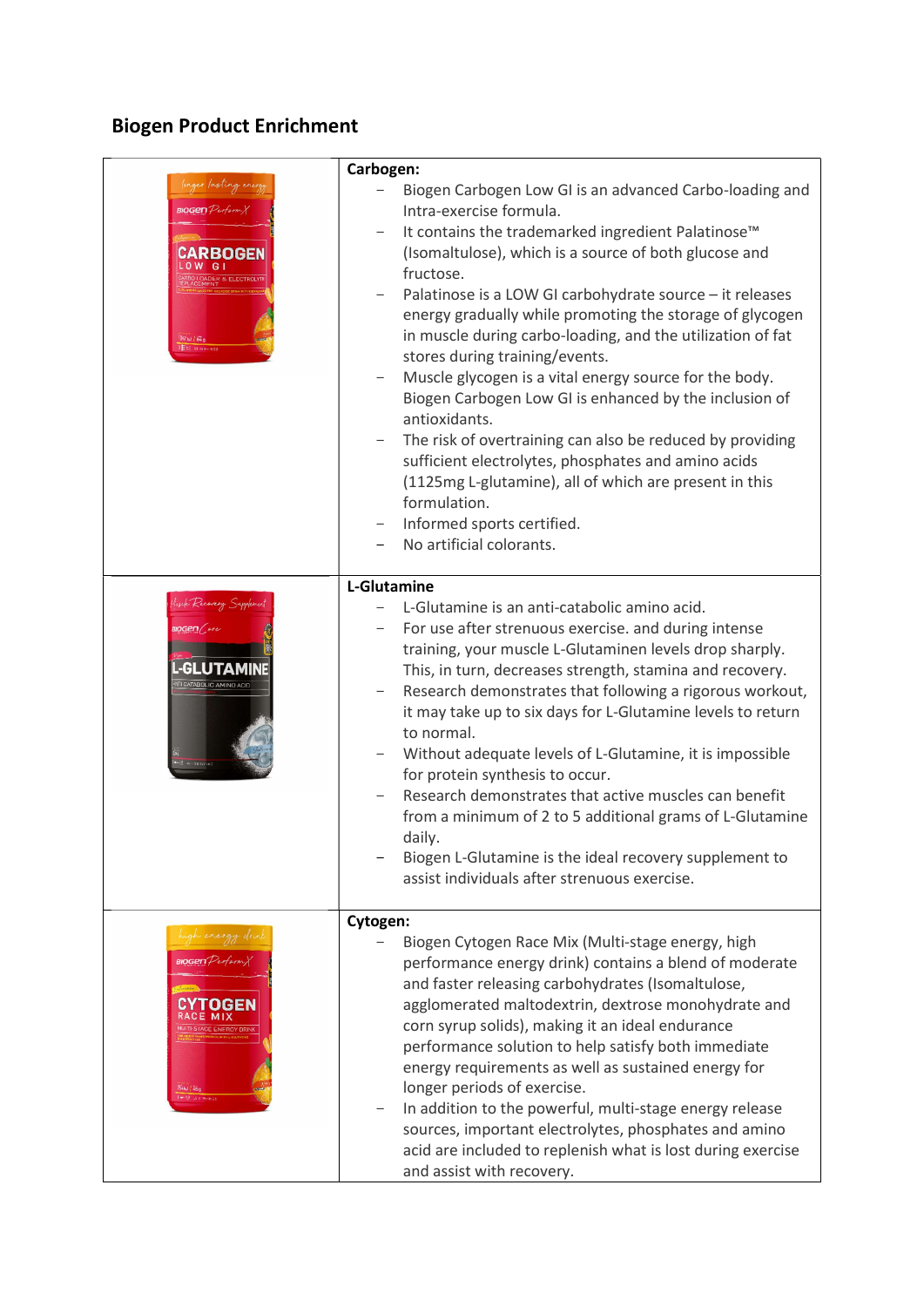|                                                                         | Informed sports certified.                                                                                                                                                                                                                                                                                                                                                                                                                                                                                                                                                                                                                                                                                                                                                                                                                                                                                                                                              |
|-------------------------------------------------------------------------|-------------------------------------------------------------------------------------------------------------------------------------------------------------------------------------------------------------------------------------------------------------------------------------------------------------------------------------------------------------------------------------------------------------------------------------------------------------------------------------------------------------------------------------------------------------------------------------------------------------------------------------------------------------------------------------------------------------------------------------------------------------------------------------------------------------------------------------------------------------------------------------------------------------------------------------------------------------------------|
|                                                                         | No artificial colorants.                                                                                                                                                                                                                                                                                                                                                                                                                                                                                                                                                                                                                                                                                                                                                                                                                                                                                                                                                |
| recovery dring<br>$0$ Gen $\mathcal{V}$ erform $\mathcal{V}$            | Recovergen:<br>Biogen Recovergen supplies a carefully formulated<br>combination of ingredients that will help mend and build<br>muscles, whilst regenerating energy stores as fast as<br>possible.<br>This upgraded formulation provides the scientifically<br>recommended 4:1 ratio of carbohydrate to protein,<br>through fast-acting sources such as maltodextrin and<br>hydrolysed whey protein.<br>The body's natural instinct to immediately replace muscle<br>glycogen (our first and main source of energy) means that<br>it will use whatever nutrients are available, and will break<br>down muscle tissue for this energy, resulting in muscle<br>wastage.<br>Biogen Recovergen is also high in Branched Chained<br>Amino Acids (BCAAs), and has been formulated with<br>antioxidants, electrolytes, vitamins and Alpha-lipoic acid,<br>providing a good, compact recovery solution for use after<br>strenuous training/events.<br>Informed sport certified. |
| <b>BIOGEN</b><br>219 4.99                                               | Iso-whey<br>Biogen Iso-whey premium protein is a protein shake with<br>high levels of EAAs and BCAAs.<br>Biogen's Iso-whey contains a Tri Matrix Protein which<br>contains Whey Protein Hydrolysate, Whey Protein Isolate,<br>Whey Protein Concentrate. It is easily absorbed, and<br>isolated whey has been shown to have a high Biological<br>Value versus most other whole food protein sources.<br>This blend of whole proteins will help enable you to<br>maintain a muscle sparing environment during intense<br>exercise, as well as help reduce recovery time.<br>Informed choice certified.                                                                                                                                                                                                                                                                                                                                                                    |
| CAFFEINE FR<br><b>BIOGEN £ 06L</b><br>MINO<br>7000 mg<br>ELX 19 SERVINI | <b>Amino Power</b><br>AMINO POWER+ offers a scientifically formulated<br>combination of Branched Chain Amino Acids (BCAAs), as<br>well as Caffeine, L-Glutamine, Beta-alanine and Citrulline<br>Malate for athletes looking to train harder for longer,<br>whilst supporting muscle recovery.<br>There is a caffeine free option.                                                                                                                                                                                                                                                                                                                                                                                                                                                                                                                                                                                                                                       |